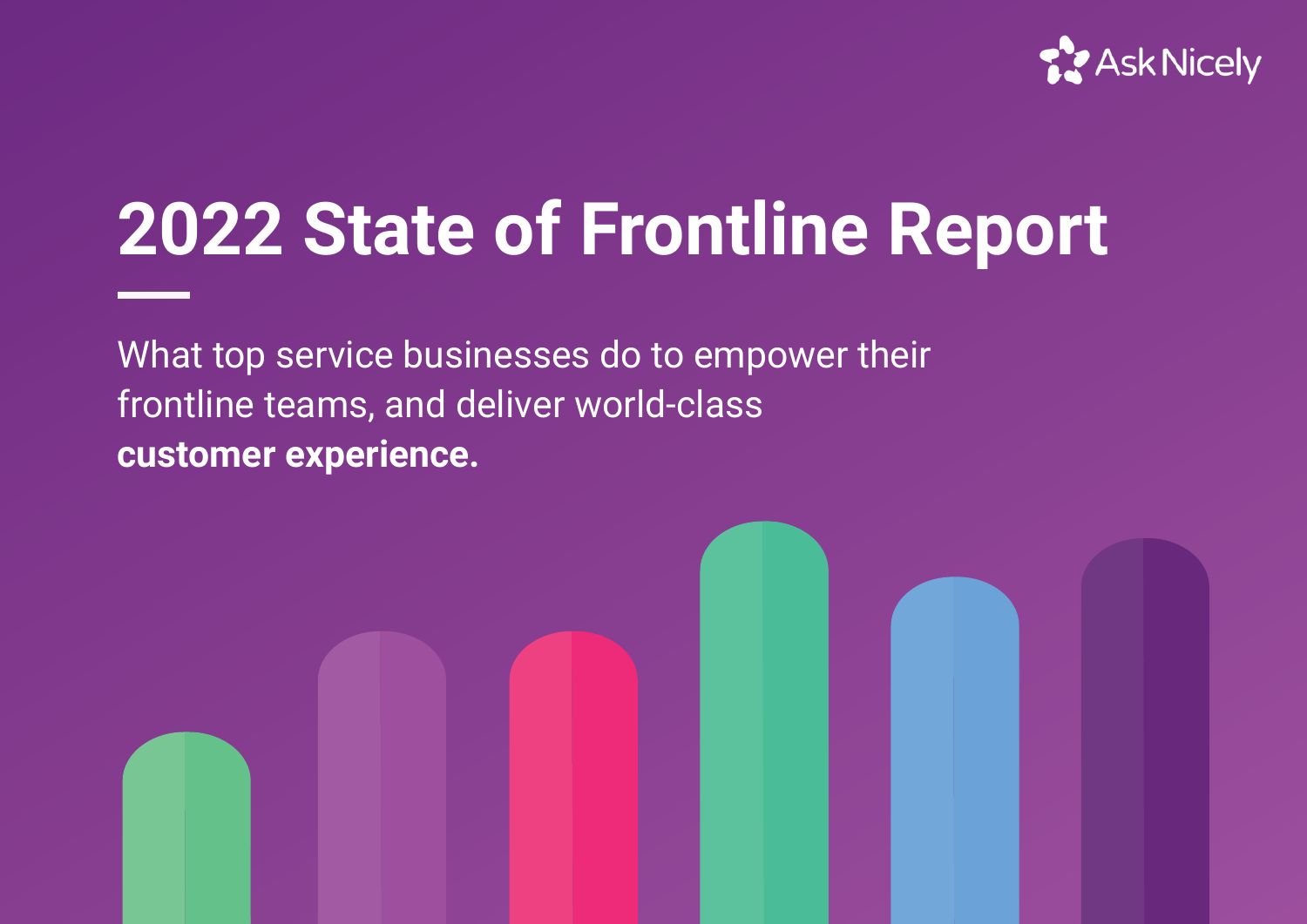

## **The 2022 State of Frontline Study**

**At AskNicely we help service businesses empower their frontline teams, make every customer experience awesome and accelerate business growth.** 

On this mission of ours, we've had the opportunity to work alongside thousands of people-powered businesses, all with varying levels of customer experience maturity. We've seen the good, the bad, the ugly, and everything in between.

Based on this knowledge, we've formed a pretty clear hypothesis: service businesses who invest in their frontline teams experience higher levels of customer satisfaction, retention and profit.

To put our hypothesis to the test, we partnered with the innovative research and strategic advisory firm, Metrigy. Founded by Robin Gareiss and Irwin Lazar, both renowned technology analysts and content developers, Metrigy focuses on some of the most interesting technologies including unified communications and collaboration, CX and contact centers, artificial intelligence, analytics and more.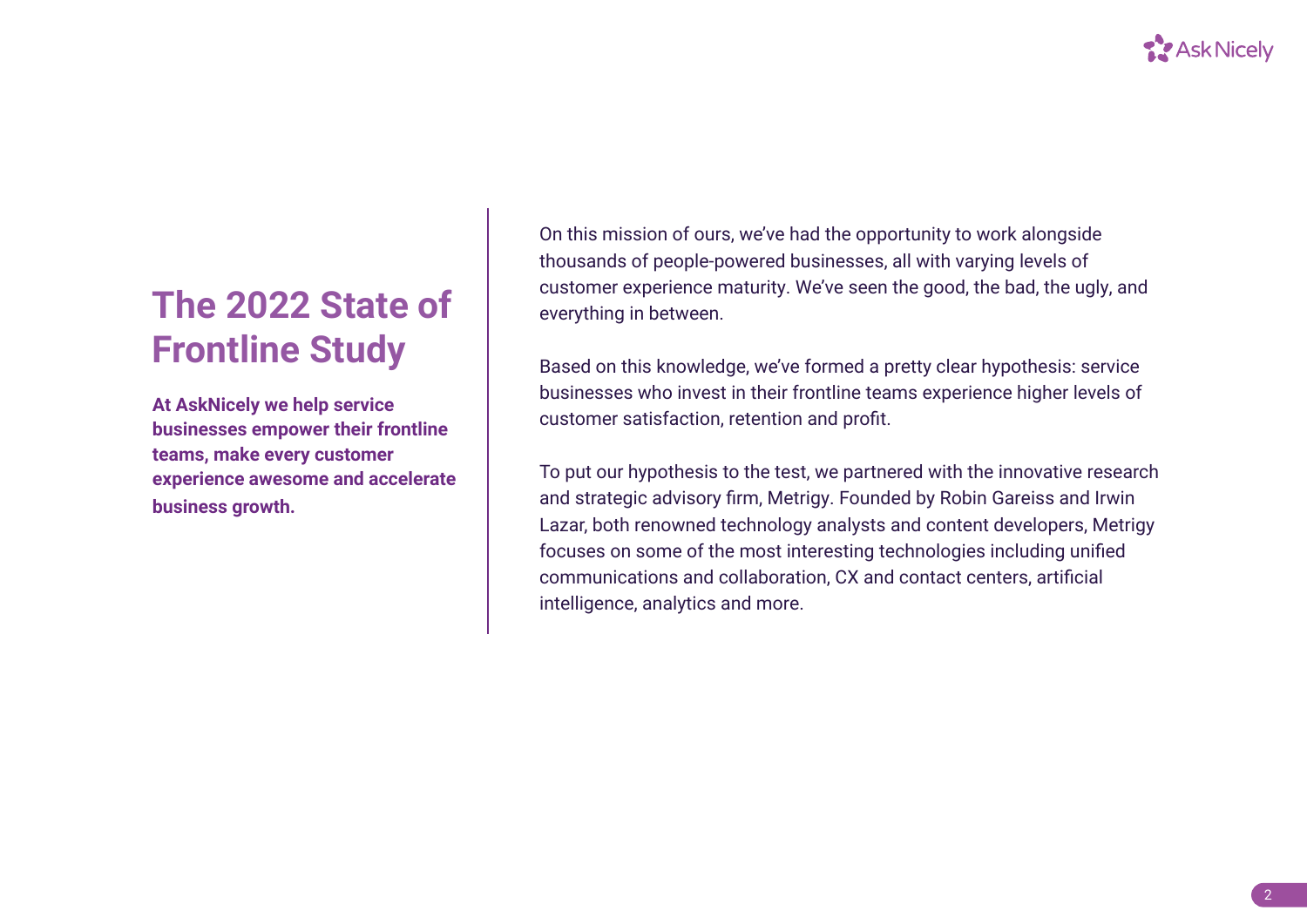

## **About the study**

The State of Frontline Study was completed in January 2022, and involved over 200 service businesses across the United States, United Kingdom, Canada, Australia and Germany.

Of the participating companies, 36% had less than 4000 employees, 31% had between 700 and 4000 employees and 33% had less than 700 employees.

This first-of-its-kind report identifies four key areas where companies can invest in empowering their frontline teams to significantly increase ROI from their customer experience (CX) investments.

The survey is unique in that no other study has been conducted at this level to tie investments in frontline workers to improvements in business outcomes, and specifically to the highest-priority initiatives for service businesses. Frontline and Customer Experience leaders can leverage the results to identify and justify customer experience and frontline enablement initiatives that will help them significantly improve revenue, customer satisfaction, and employee efficiency.





## **The industries of the participating companies included:**

- **•** Healthcare
- **•** High Tech
- **•** Financial Services
- **•** Retail
- **•** Education
- **•** Manufacturing
- **•** Professional Services
- **•** Logistics & Transportation
- **•** Distribution
- **•** Automotive
- **•** Government
- **•** Energy & Utilities
- **•** Advertising, Marketing, Entertainment
- **•** Construction, Real Estate
- **•** Travel, Hospitality
- **•** Not-for-Profit
- **•** Agriculture, Forest, Fishing, **Hunting**
- **•** Aerospace & Defense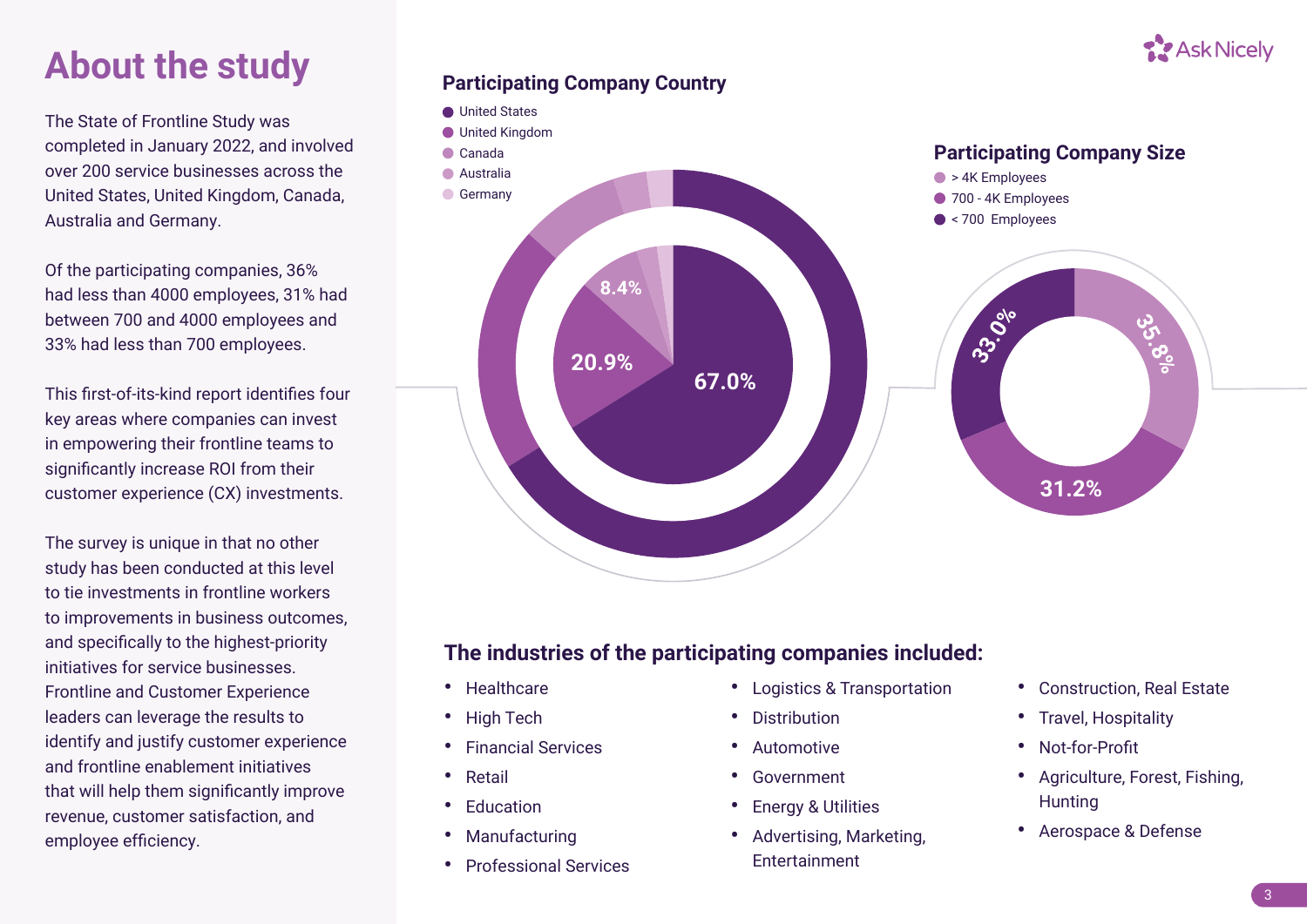

## **Let's talk priorities**

We asked participating service businesses about their key priorities for 2022 and beyond. The results showed that customer experience sits at the top of the leaderboard, with improving employee efficiency and increasing revenue as second and third. As the effects of the pandemic wind down, the desire for speed and growth wind up, which the top three priorities for service business leaders reflect.

One way that this commitment to customer experience has manifested is through the emergence of the Chief Customer Officer. What may have once been seen as an unclear or uncommon role, is now the new normal for service brands serious about winning on experience. 68.4% of respondents said they either already have a Chief Customer Officer in place or plan to add one in the next few years.

Customer experience is complex, and improving it takes a holistic, systematic approach. Hence, responses from the study show that improving processes, frontline worker training, purchasing and deploying new technology, and filling critical roles are all top priority investments to keep customers grinning and coming back for more. Customer



### **Chief Customer Officer becoming the norm**



### **Top customer experience investments**

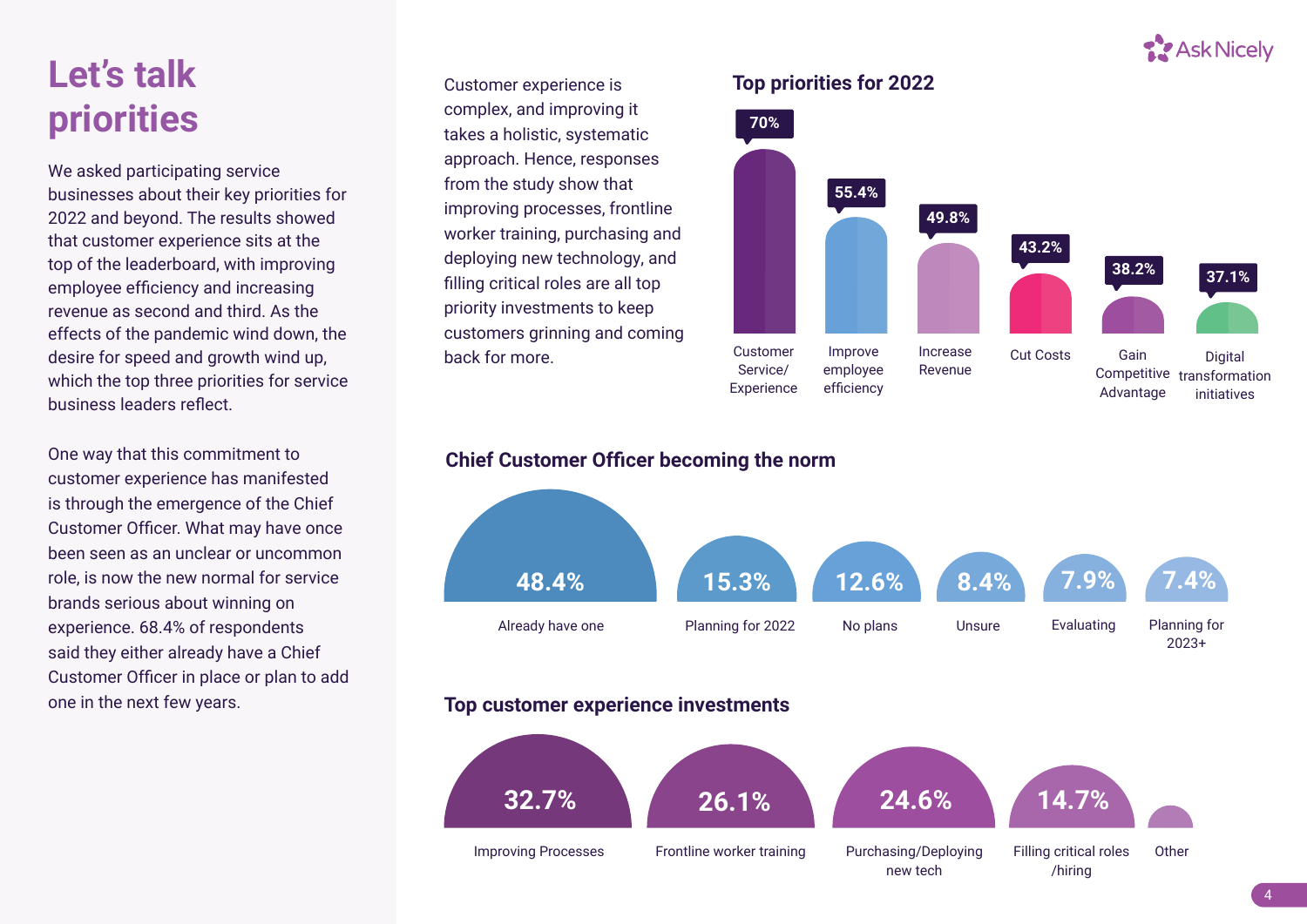## **Four focus areas that drive the highest business impact**

We asked about the impact frontline enablement and customer experience investments had on:

- **•** Revenue Growth
- **•** Customer Experience Improvement
- **•** Employee Efficiency Improvement
- **•** Cost Decreases

And graded companies against AskNicely's existing customer experience maturity model.

## **Four focus areas stood out as driving the highest business impact.**

- 1. Defining and publishing your service standard
- 2. Tracking, sharing, and acting on feedback
- 3. Empowering and rewarding frontline employees
- 4. Personalizing coaching to increase training effectiveness

## **Let's talk impact**

### **Mastering all four areas drives success**

- **Employee Efficiency**
- **Customer Satisfaction Improvement**
- Revenue Increase



Higher impact on revenue

**64% 133% 60%**

Higher impact on customer satisfaction

Higher impact on employee efficiency



**35%**

**32%**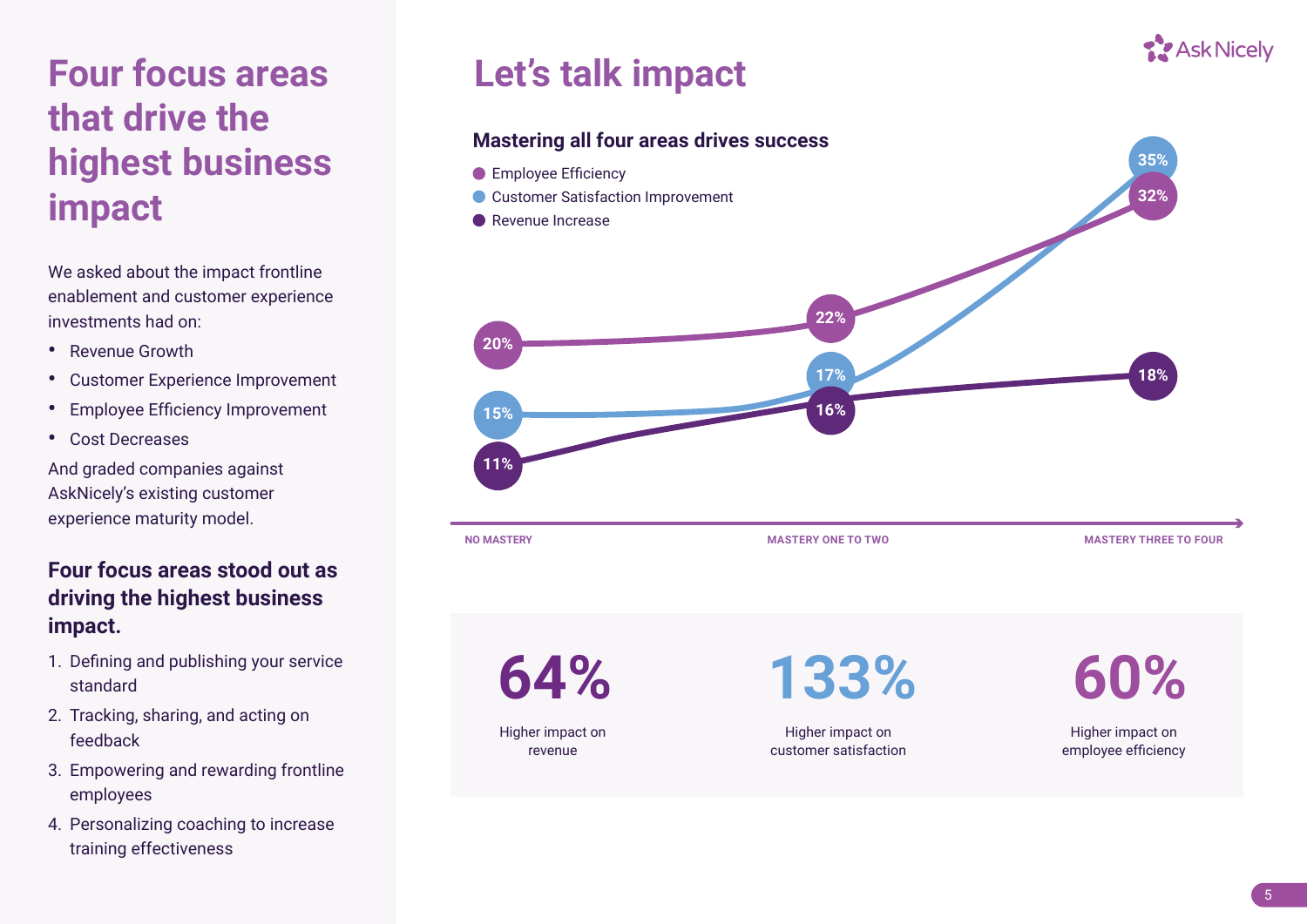

## **1. Defining and publishing your service standard**

Based on the study results, companies that display service standard mastery, that is, companies who define, publish and coach on consistent standards of service outperform their competitors. While the majority of companies in the study had defined consistent service standards, over half had not made those standards visible to staff, and only 17.7% had made those standards visible to staff AND customers.

How can we expect frontline teams to deliver out-of-this-world customer experiences if they don't have a consistent and clear target to work towards? We can't.

This seemingly simple, yet underratedact is proven to set companies up for success in the remaining three areas.

## **Service standard mastery is lacking**

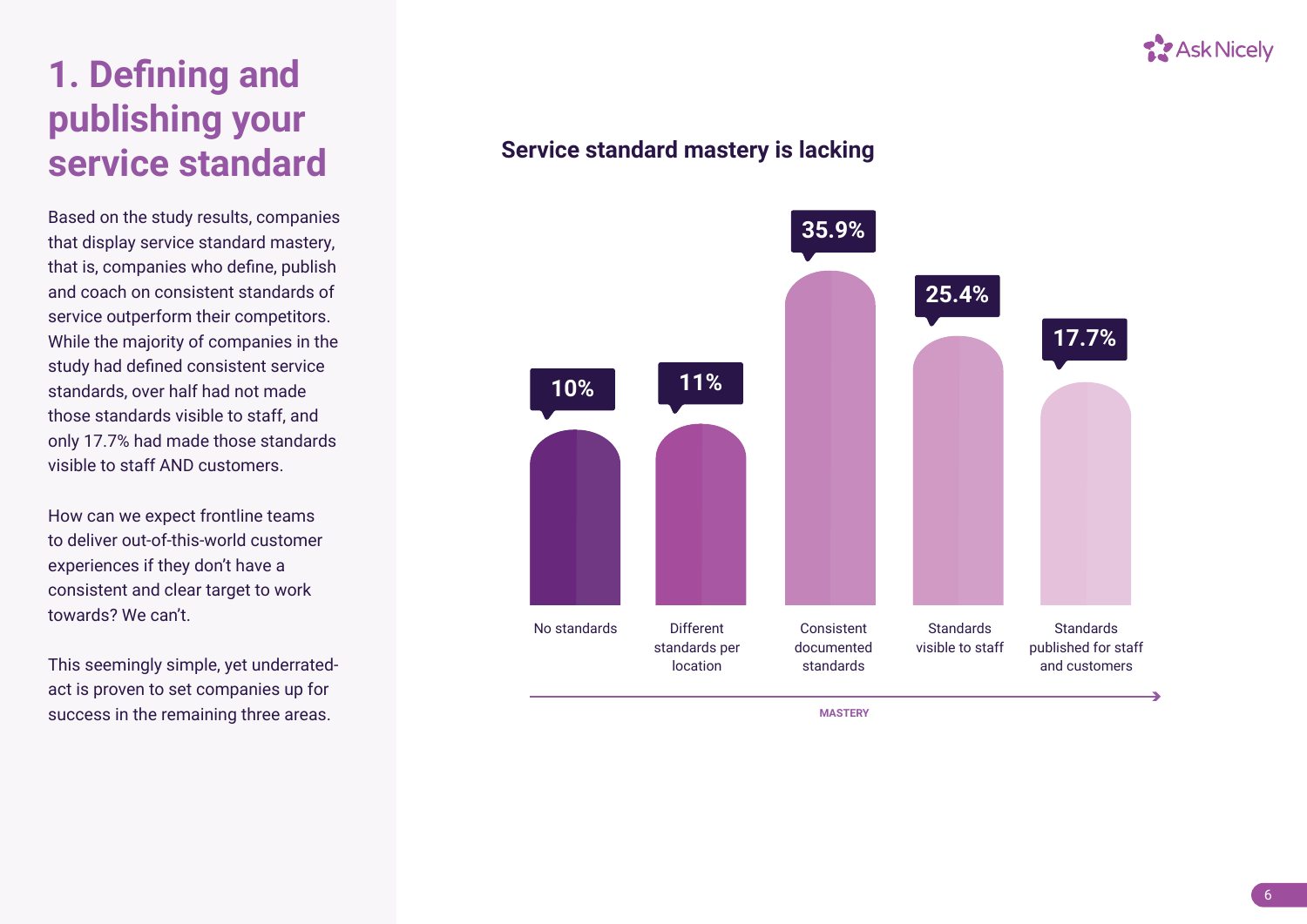## **2. Tracking, sharing, and acting on feedback**

Shockingly, only 53.5% of companies surveyed collect feedback regularly, and **22.1% of service businesses don't collect feedback at all.** This leaves a substantial blindspot for a large swathe of companies who rely on positive customer sentiment to grow.

When it comes to the type of feedback collected, only 16.3% meet the Customer Experience Maturity Model's definition of mastery – tracking ratings at the team and individual level, in real time.

#### **Not enough companies collect regular feedback**

- Collect feedback regularly
- Collect feedback sometimes
- Start collecting in 2022
- Start collecting in 2023+
- Evaluating
- No plans / unsure



#### **Feedback mastery is lacking**

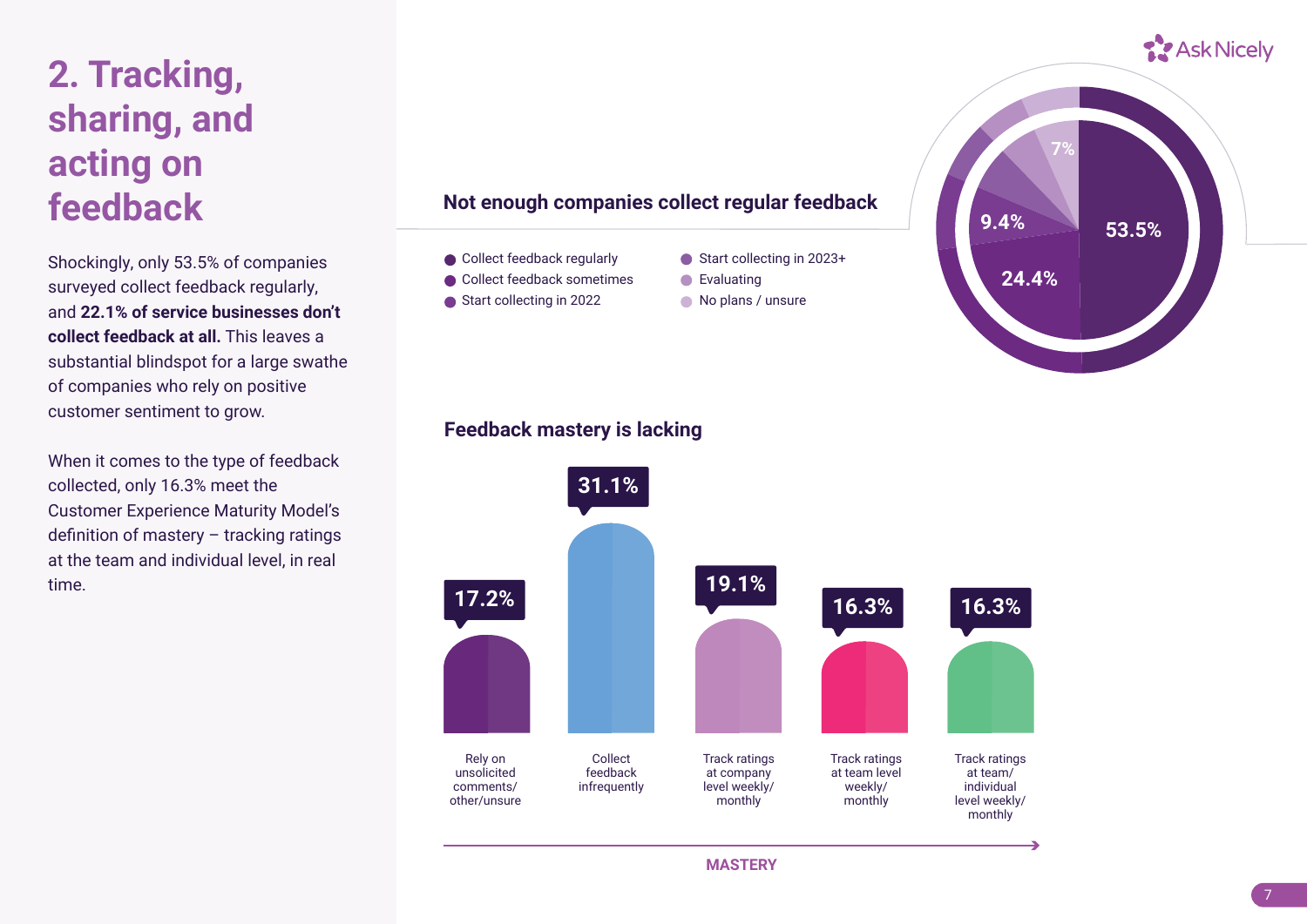Why is this important? We found that feedback mastery provides a substantial increase in the impact of customer experience investments.

Specifically, 41% greater revenue improvement, 68% greater employee efficiency improvement, and a massive 105% greater customer satisfaction improvement.

## **T.** Ask Nicely

### **Feedback mastery increases the impact of customer experience investments**

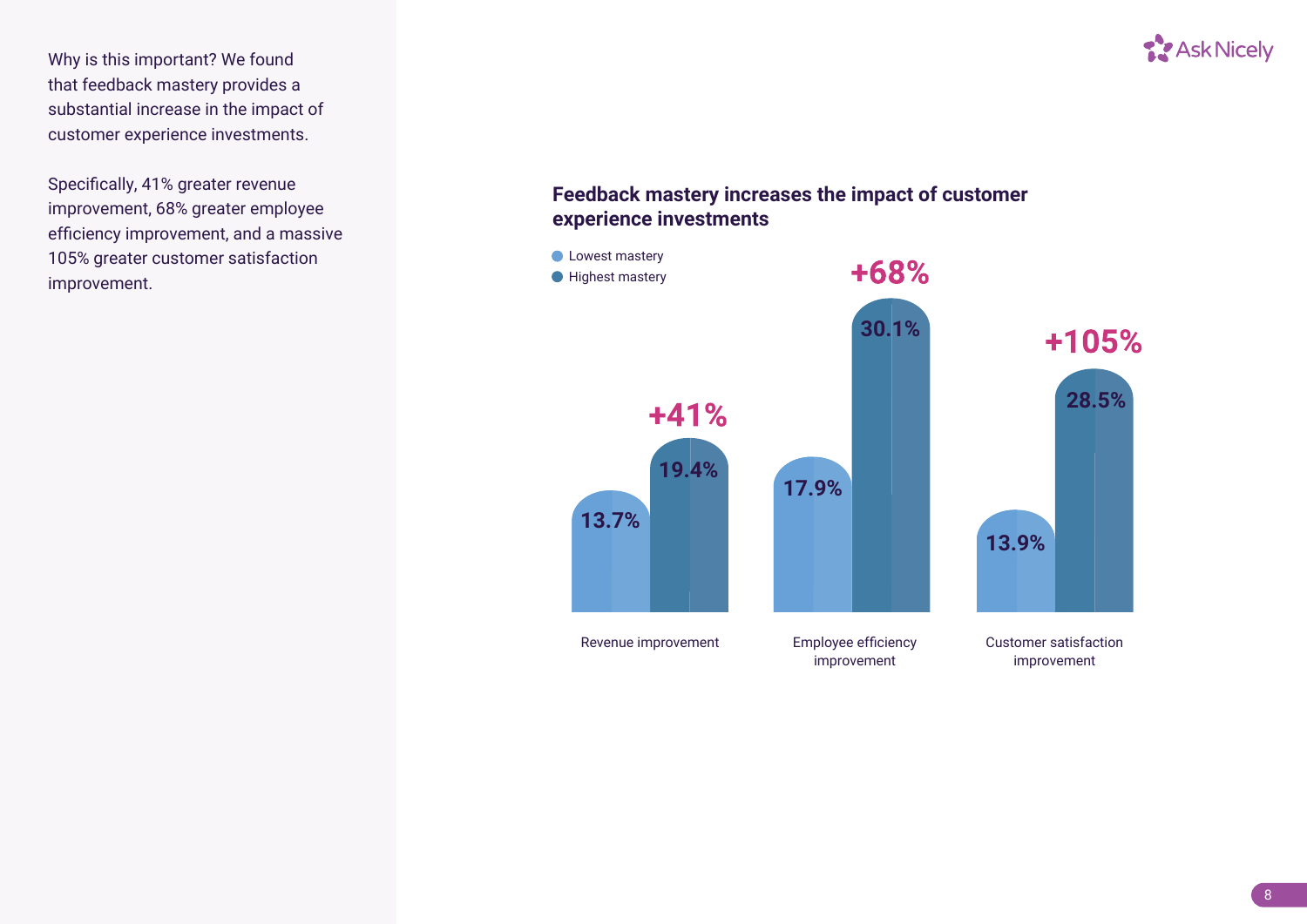

## **3. Empowering and rewarding frontline employees**

Here at AskNicely, we've always stood by the belief that happy frontline workers = happy customers. To test this, we polled business leaders on the factors that impact customer experience the most. As it turns out, many business leaders of top service brands agree that awesome customer experiences can't exist without an empowered frontline team. What really stands out is that **roughly two thirds of the customer experience is impacted by things directly delivered by the frontline**: in particular support, service delivery, and purchase experience.

Unsurprisingly then, we found companies that had a Frontline Satisfaction Program in place saw incredible results compared to those that didn't. Perhaps most tellingly, companies with strong employee satisfaction programs in place boast a 73% greater improvement in customer satisfaction.

### **The biggest impacts on customer experience**

● Directly influenced by frontline

 $\bullet$  Not influenced by frontline



### **Frontline satisfaction programs increase the impact of Customer Experience investments**

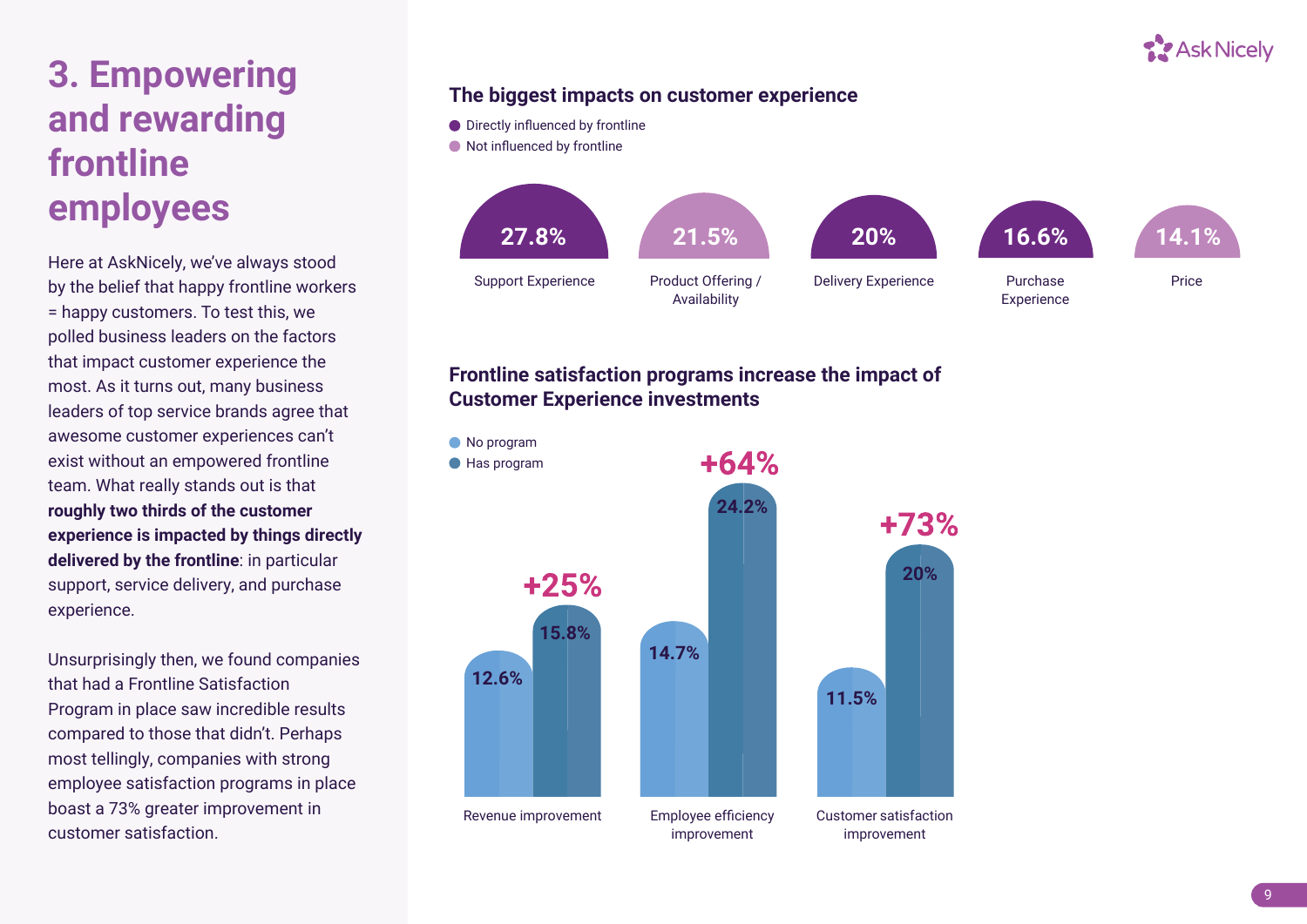

Despite this, **only 54.6% had a functioning Frontline Worker Satisfaction Program in place.** This is something AskNicely is hoping will change over 2022 as more companies recognize the value of better serving this underserved workforce.

### **Frontline worker experience has a lot of room to improve**



Companies with frontline worker satisfaction programs

● Yes

 $\bullet$  No / unsure

### **How companies reward their frontline teams for good performance**



10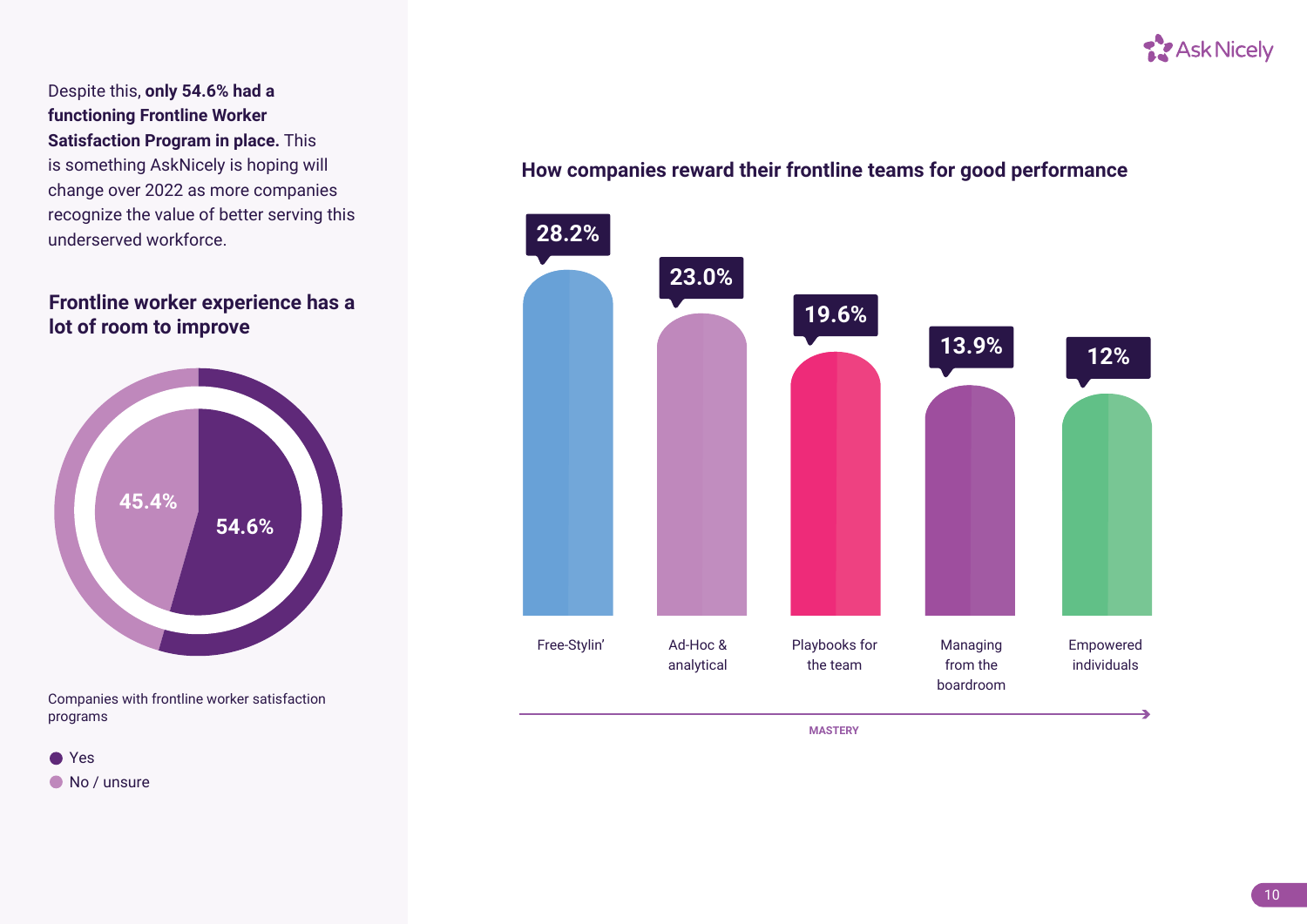## **4. Personalizing coaching to increase training effectiveness**

Think about the world's greatest athletes. None of them would have reached their mind-boggling achievements without personalized coaching. Coaching unlocks potential, and it's no different when it comes to frontline employees.

When you consider the top reasons frontline teams aren't more empowered today, it makes sense that companies are investing in training. With such an outsized impact on customer experience, an empowered frontline can be the difference between an average experience, and a totally awesome one, which has the customer coming back for more and referring their friends, family and colleagues.

### **Lack of Training is the top reason frontline workers aren't empowered**

Reasons why frontline workers aren't empowered



### **Companies aren't doing enough to reinforce training**



**S** Ask Nicely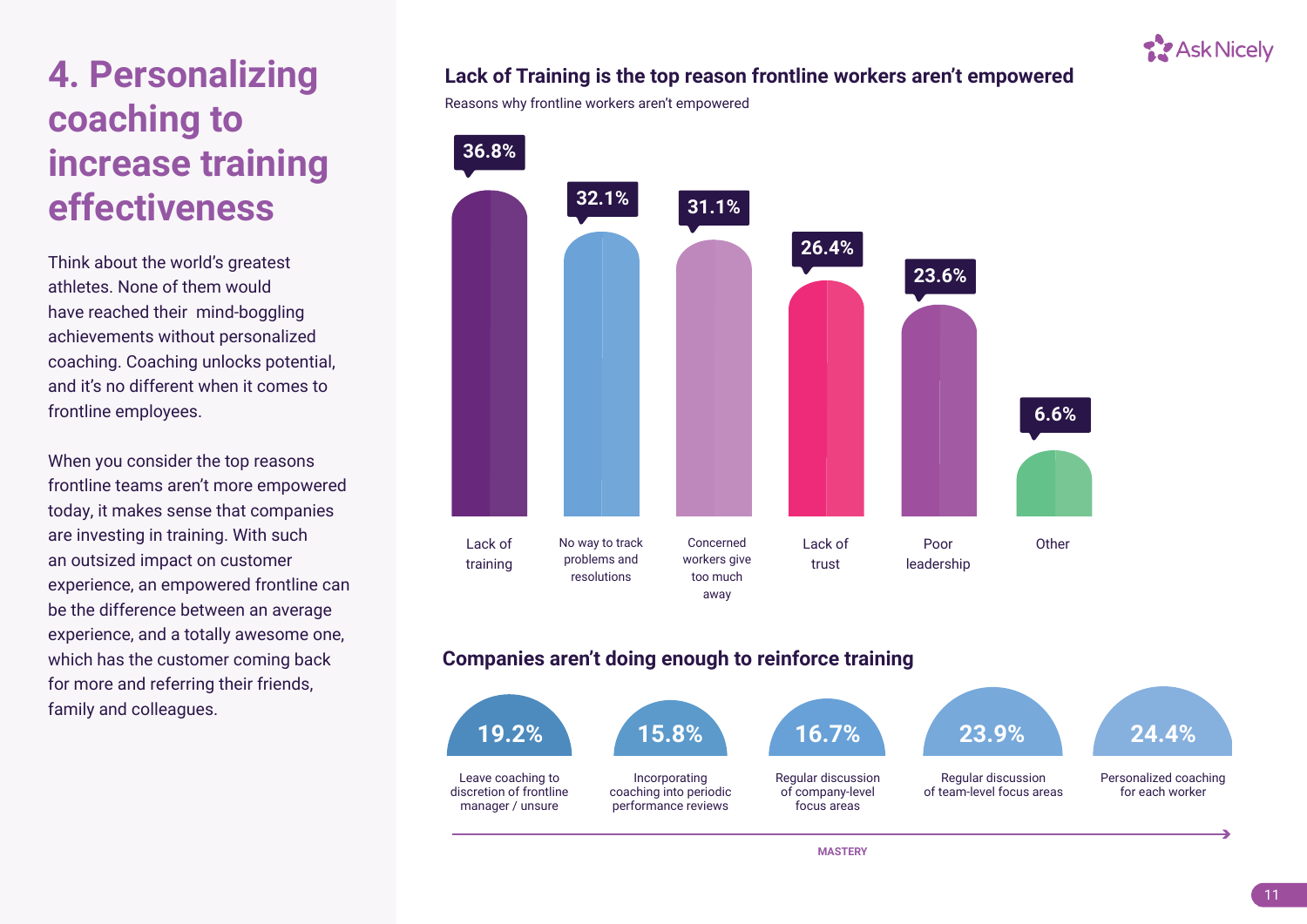However, the days of one-size-fits all training programs and annual performance reviews are over. Effective training is about reinforcing service standards over time, in a way that is personalized to the needs of each person being trained.

**Less than 25% of companies that we surveyed are providing regular, personalized training on an individual basis.** This is not surprising, as traditional feedback and management systems make it difficult and time consuming to address every team member regularly.

Yet once again, we can see that companies that do master the art of personalized, timely coaching are reaping the benefits, with a **30% greater increase in revenue improvement.**

#### **Coaching mastery increases the impact of Customer Experience investments**

- **C** Lowest mastery
- **Highest mastery**



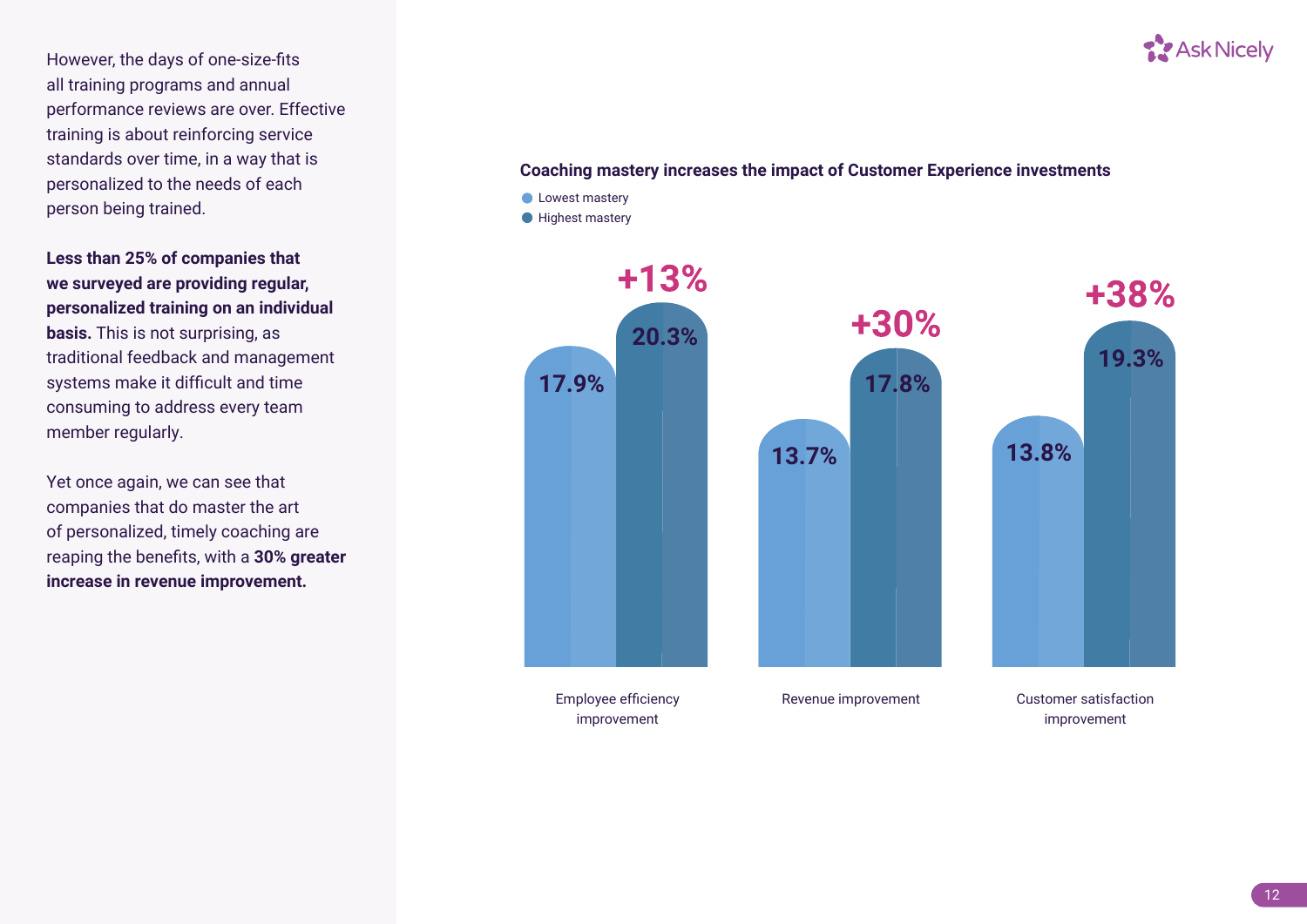## **T.** Ask Nicely

## **Where to from here?**

**While we can see improvements in the customer experience space more broadly, service brands across the globe are missing out on BIG opportunities due to a lack of investment in the frontline.** 

The results from the report are crystal clear: when businesses are able to master the four areas of Customer Experience Maturity, they significantly outperform their competitors. However, many businesses are simply unable to make these improvements without better technology solutions in place that support a best-practice approach



Mastering these four areas often requires significant business change, which means making a strong business case. To help you along that journey, AskNicely offers free benchmarking, where you can map your business alongside the results of this study, and suggest next steps to get the biggest impact for your efforts.

**Get your free benchmarking report.**

## **Request now**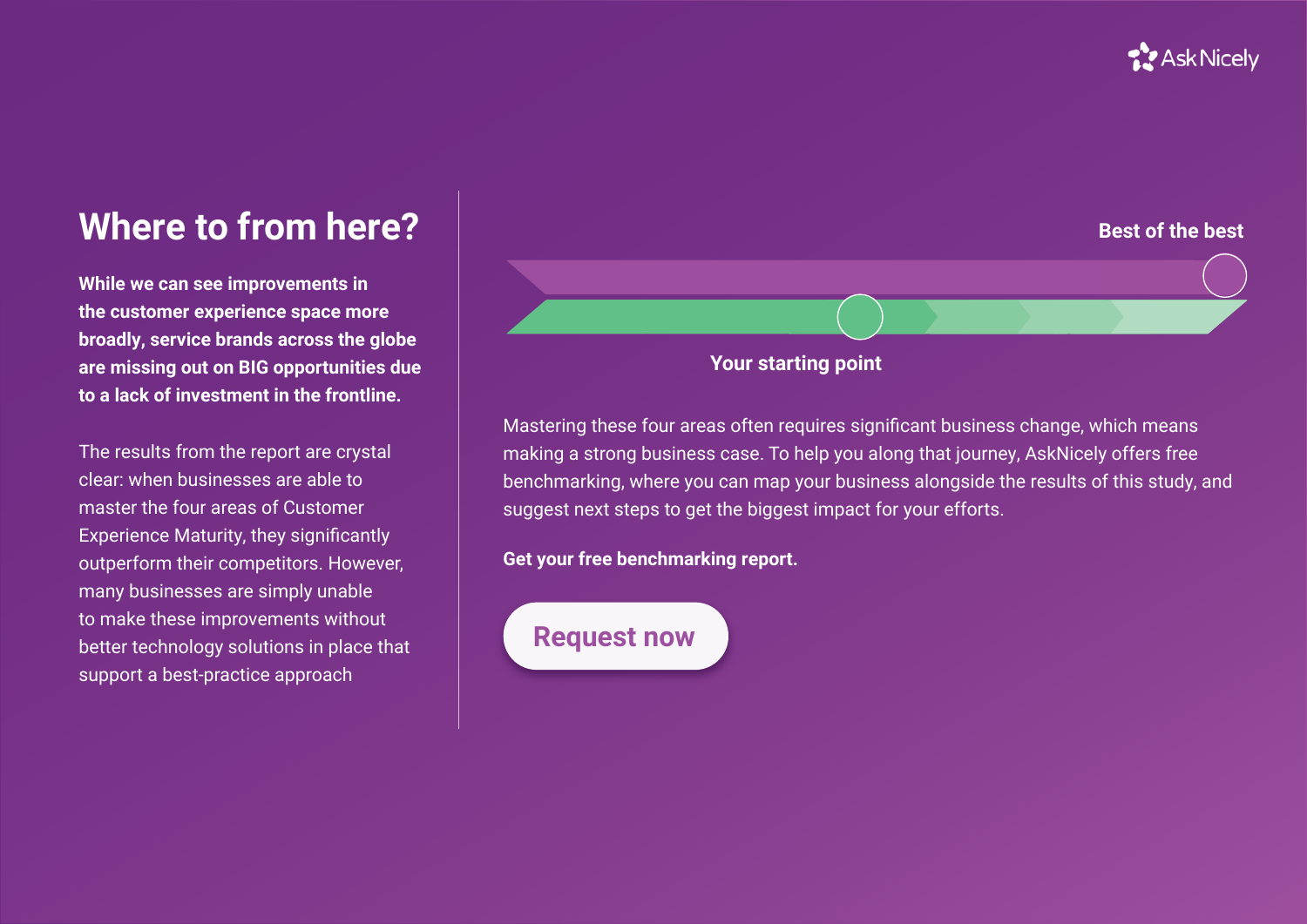

**Metrigy is an innovative research firm focusing on the rapidly changing areas of Unified Communications & Collaboration (UCC)/digital workplace, and Customer Experience (CX)/ contact center—along with several related technologies.** 

Metrigy delivers strategic guidance and informative content, backed by primary research metrics and analysis, for technology providers and enterprise organizations.



**Founded in 2014, AskNicely is the Frontline Success platform pioneer, connecting the dots between employee experience, customer experience, and revenue growth for service businesses.**

The industry-leading mobile technology platform delivers personalized coaching and motivation for frontline workers powered by real-time customer feedback.

AskNicely services over 1,400 companies worldwide and has offices in the United States, New Zealand, and the Netherlands. For more information, visit **[www.asknicely.com](http://www.asknicely.com)**.